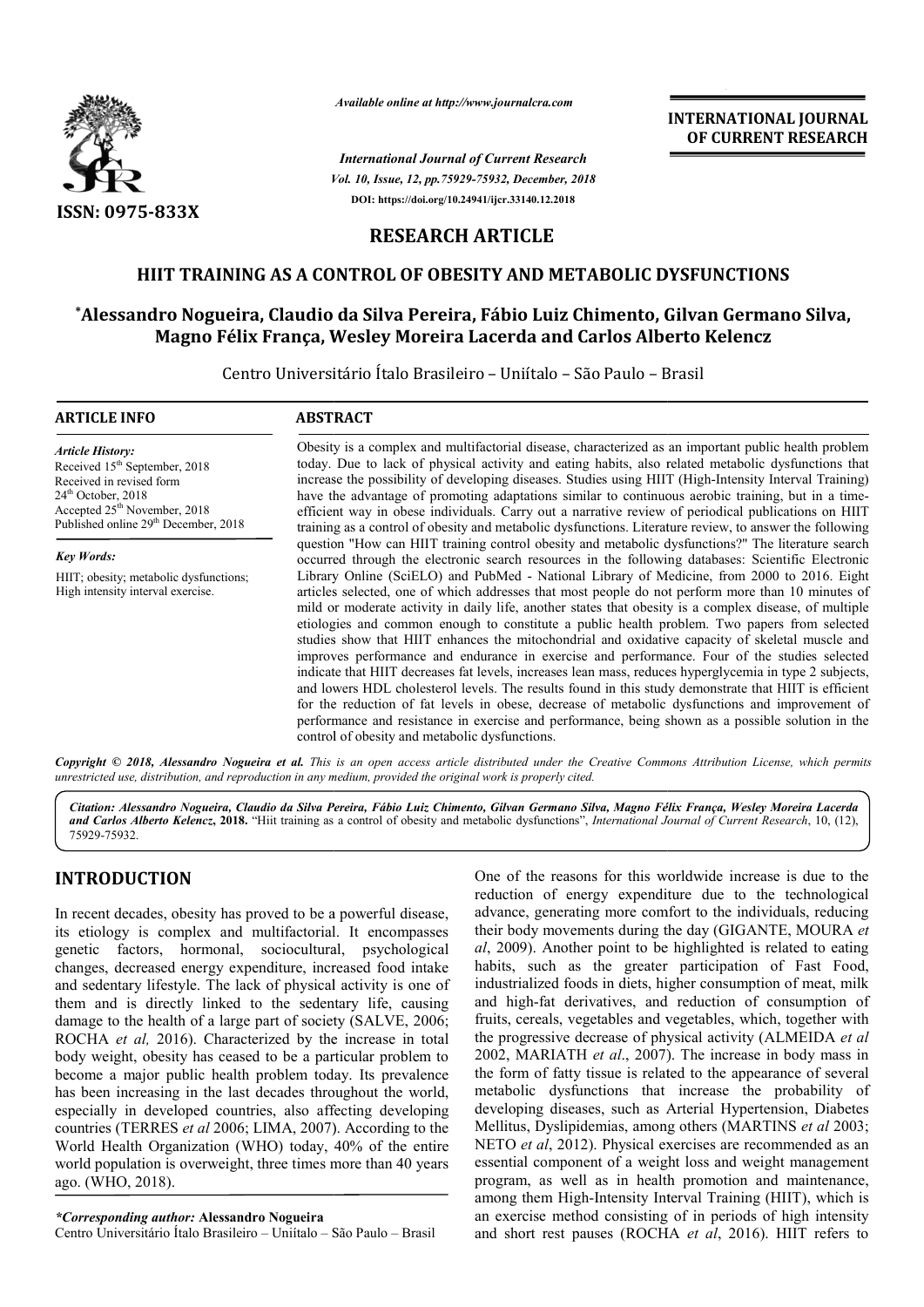periods of intense exercise alternated with periods of active recovery or rest (HELGERUD *et al*., 2007). It is a relatively time-efficient training strategy to rapidly increase oxidative energy capacity and induce physiological remodeling that is similar to the changes normally promoted by continuous moderate-intensity aerobic training (GIBALA *et al*, 2014; GILLEN *et al*, 2014). Overall, the studies demonstrate a potential for the application of HIIT to obese individuals, with the great advantage of promoting adaptations similar to continuous aerobic training, but in a time-efficient manner. HIIT is thus an interesting training modality to investigate the mechanisms by which physical training can improve insulin sensitivity in obese individuals (MATOS, 2016).

#### **Objective**

To analyze the effects of HIIT training applied to people with obesity and metabolic dysfunctions.

### **MATERIALS AND METHODS**

The present study has as a method the literature review, to answer the following question "How can HIIT training control obesity and metabolic dysfunctions? "The bibliographic search occurred through the search engines constituted by electronic resources in the following databases: Scientific Electronic Library Online (SciELO) and PubMed - National Library of Medicine, from 2000 to 2016.

#### **RESULTS**

Many articles found did not meet the inclusion criteria, were not available in the databases, were incomplete, or appeared in duplicate and did not discuss the topic. Among those analyzed and meeting the inclusion criteria, eight articles were selected from the period 2000 to 2016, some of them being national, other international. Lippincott *et al*, argues that most people do not perform more than 10 minutes of light or moderate activity in daily life, and it is recommended that an average of 30 minutes of daily physical activity be performed five times a week to promote (LIPPINCOTT *et al*., 2000). Mancini 2001, points out that obesity is a complex disease, of multiple etiologies and sufficiently common to constitute a public health problem, as well as an important clinical dilemma. Being a universal disease of increasing prevalence and that has acquired alarmingly epidemic proportions, being one of the main public health problems of modern society. At the same time, both the research of etiopathogenic factors and of drugs with action in several sites has been growing, collaborating to the acceptance that obesity is a disease that can be prevented and treated. Gibala *et al* 2008 and Little *et al* 2010, show that HIIT increases mitochondrial and oxidative capacity of skeletal muscle and improves performance and resistance in exercise and performance (GIBALA *et al*., 2008; LITTLE *et al*., 2010). Four of the studies selected from the authors Boudou *et al* 2003, Geremia *et al* 2014, Santos *et al* 2016 and Santos *et al* 2016, indicate that HIIT decreases fat levels, increases lean mass, reduces hyperglycemia in type 2 subjects, and decreases HDL cholesterol levels (BOUDOU *et al*., 2003; GEREMIA *et al*., 2004; SANTOS *et al*., 2016; SANTOS *et al*., 2016).

## **DISCUSSION**

Considering to be a narrative review of literature, this research is limited in highlighting the importance of HIIT in the control of obesity and metabolic dysfunctions.

Obesity has attracted special attention to studies and research. The articles found point out that the subject has generated concern because it is a complex disease and of multiple etiologies (MANCINI, 2001). The fact that obesity is highlighted in research over the years, raises the hypothesis that the current rhythm of life, the technological advance and the reduction of the energy expenditure generate more comfort to the individuals, reducing their body movements during the day, raising the incidence of obese individuals (GIGANTE, MOURA *et al*, 2009). Other authors also point to obesity as a powerful disease, with a large worldwide increase due to its multifactoriality, which encompasses genetic factors, hormonal, sociocultural, psychological alterations, decreased energy expenditure, increased food intake and sedentary lifestyle (SALVE, 2006; *et al*, 2016). As for sedentarism, the study by Lippincott *et al*, (2000), despite being written 18 years ago, draws attention to the lack of daily physical activity (LIPPINCOTT *et al*., 2000). Current studies also point to sedentarism as a worrying fact, and researchers have sought to deepen studies in the search for better health conditions of this population, mainly in the identification of behavioral factors related to health problems and that enable the implementation of strategies for health promotion and prevention of diseases (SILVA *et al*., 2011, MENEGUCI *et al*., 2016). Journal of Aging and Health report that the search for healthy lifestyle change is possibly related to the increase in the prevalence of chronic diseases over the years and high prevalence of functional disability (Lin S-F, *et al*., 2012). It is also observed a high index of sedentarism among individuals, which has been considered one of the major concerns of the world public health (Allende *et al*. The regular practice of physical activity has been pointed out as a functionally related factor to the promotion of individuals' health and to the prevention of certain conditions of risk to diseases (SILVA *et al*., 2011).

As for HIIT, the four studies selected from the authors Boudou *et al* 2003, Geremia *et al* 2014, Santos *et al* 2016 and Santos *et al* 2016, report decreases fat levels, increases lean body mass, reduces hyperglycemia in type 2 subjects, and lowers HDL cholesterol levels (BOUDOU *et al*., 2003, GERMANY *et al*., 2004; SANTOS *et al*. al., 2016, SANTOS *et al*., 2016). These results agree with Almeida *et al* 2017, which points to HIIT as the most effective method for reducing adipose body mass when compared to other aerobic and anaerobic training models. In addition, the possibility of adapting the HIIT protocols according to the needs, makes it an attractive and pleasurable activity (ALMEIDA *et al*., 2017). Dias et. (2014) points out that for an exercise program to play a positive role in body weight control (whether it is the HIIT or the traditional method), it should be prescribed on a consistent methodological basis, involving some components such as: duration of exertion , intensity of effort, weekly frequency of activities, type of activity performed and form of training progression. All of these components together should be organized in a way that causes a negative energy balance, which may lead to an improvement in the body composition of the practitioners, including the reduction of body fat and the increase of lean body mass (DIAS *et al*., 2014). Parolin (2016), highlights that HIIT has been outstanding because it is a fast and efficient method, especially among obese and overweight. Brabaj (2009) points to HIIT as an alternative to promote greater improvements in a shorter time and increase motivation and adherence to exercise programs (BRABAJ, 2009). Studies that report metabolic alterations in people with obesity and overweight. Other studies also indicated improvements, Racil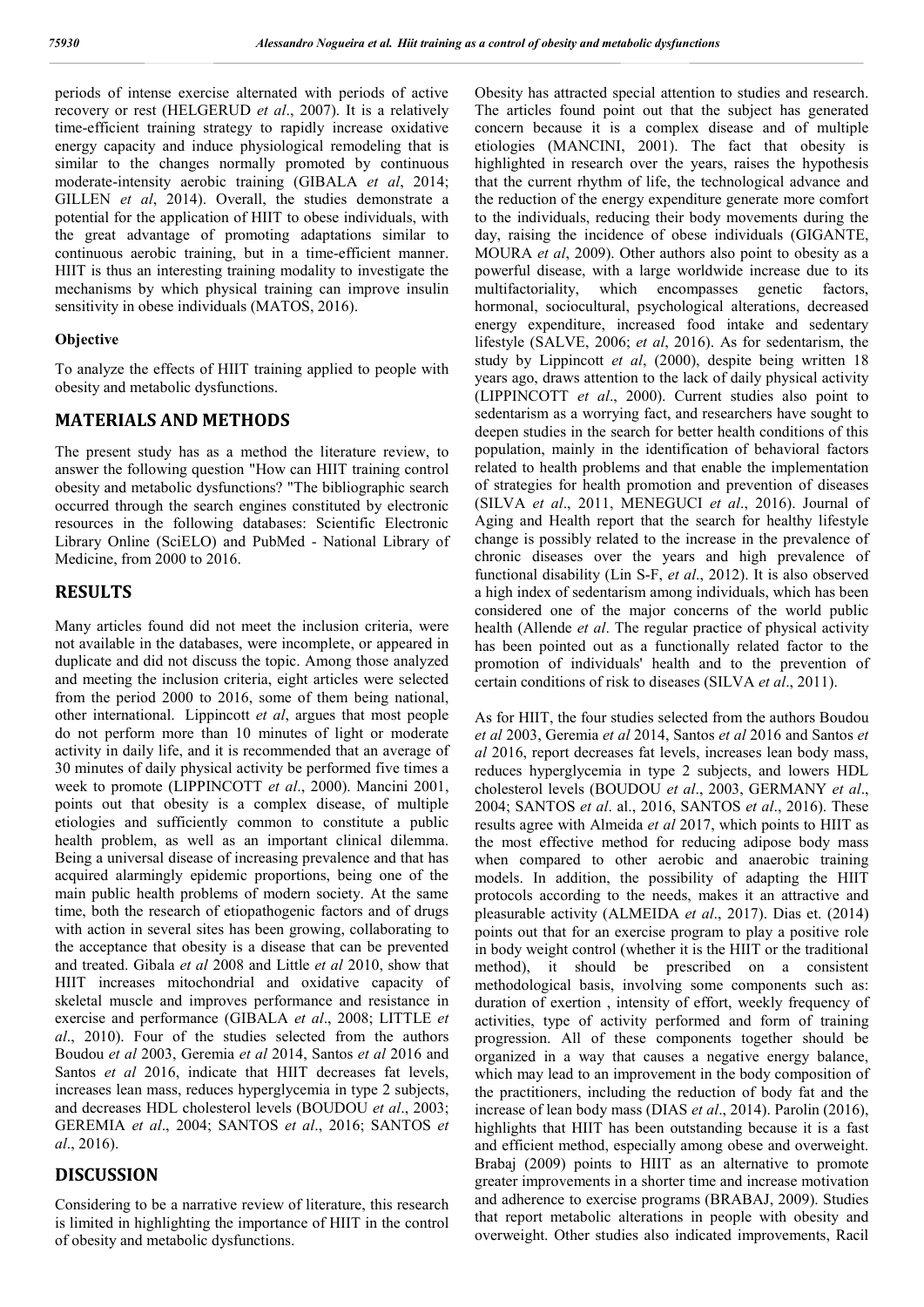*et al* (2013) performed a study with 34 obese adolescents during 12 weeks and it was observed that at the end there was a decrease in body fat, an increase in VO2max and an improvement in insulin sensitivity. Tjonna *et al* (2013) reported a reduction in body fat and cholesterol, an increase in VO2max, a decrease in blood pressure and glycemia in a study of 26 sedentary, overweight men who performed three sessions per week for ten weeks. Dalzill *et al* (2014) who conducted a study of 55 subjects for nine months with 2 to 3 sessions of HIIT per week observed the reduction of body fat, improvement in VO2max and insulin sensitivity and increased muscle endurance. Studies by Gibala *et al* 2008 and Little *et al* 2010, showed that HIIT increases mitochondrial and oxidative capacity of skeletal muscle and improves performance and resistance in exercise and performance (GIBALA *et al*., 2008; LITTLE *et al*., 2010). Few studies have not shown statistically significant results in obese subjects (Alkatah *et al*., 2013) and in untreated individuals with overweight (KEATING *et al*., 2014).

#### **Conclusion**

The results found in this study demonstrate that HIIT is efficient for reducing fat levels in obese individuals, reducing metabolic dysfunctions and improving performance and endurance in exercise and performance, proving to be a possible solution in the control of obesity and dysfunction metabolic diseases.

### **REFERENCES**

- Alkahtani, S.A., *et al*. Effect of interval training intensity on fat oxidation, blood lactate and the rate of perceived exertion in obese men. *Springer Plus* 2: 532, 2013.
- Allender, S., Cowburn, G., Foster, C. Understanding participation in sport and physical activity among children and adults: A review of qualitative studies. *Health Education Research,* 21(6), 826-835. 2006.
- Almeida, G.S., Santana, G.S., Lopes M.F.A. Treinamento intervalado de alta intensidade (hiit) como proposta na redução da obesidade infanto juvenil. Vitrine Prod. Acad., Curitiba, v.5, n.1, p.183-207, jan/jun. 2017.
- Almeida, S.S., Nascimento, P.C., Quaioti, T.C.B. Quantidade e qualidade de produtos alimentícios anunciados na televisão brasileira. *Revista de Saúde Pública,* Vol.36. Num. 3. p.353-355. 2002.
- American College Of Sorts Medicine. Acsm's Guidelines for exercise testing and prescription. Baltimore: Lippincott Willians& Wilkins, 2000.
- BABRAJ J, VOLLAARD N, KEAST C. Extremely short duration high intensity interval training substantially improves insulin action in young healthy males. *BMC Endocr Disor* 2009;
- Boudou, P. *et al*. Absence of exercise-induced variations in adiponectin levels despite decreased abdominal adiposity and improved insulin sensitivity in type 2 diabetic men. *European Journal of Endocrinology,* v. 149, n. 5, p. 421- 424, nov. 2003.
- Dalzill C, Nigam A, Juneau M, Guilbeault V, Latour E, Mauriège P, Gayda M. Intensive lifestyle intervention improves cardiometabolic and exercise parameters in metabolically healthy obese and metabolically unhealthy obese individuals. *Can J Cardiol.* 2014 Apr;30(4):434-40. doi: 10.1016/j.cjca.2013.11.033. Epub 2013.
- Dias, I., Montenegro, R., Monteiro, W. Exercícios físicos como estratégia de prevenção e tratamento da obesidade: aspectos fisiológicos e metodológicos. Revista Hospital Universitário Pedro Ernesto, 13, mar. 2014.
- GEREMIA, A. de B., BRODT, G. A. Efeitos de diferentes volumes de treinamento intervalado de alta intensidade em ciclo ergômetro na redução de gordura corporal em mulheres. Do Corpo: ciências e artes, v. 4, n. 1, p. 1-9, 2014.
- Gibala, M. J., Mcgee, S. L. Metabolic adaptations to shortterm high-intensity interval training: a little pain for a lot gain? *Exercise and Sport Sciences Reviews*, v. 36, n. 2, p. 58- 63, apr. 2008.
- Gibala, M.J; Gillen, J.B; Percival, M.E. Physiological and health-related adaptations to low-volume interval training: influences of nutrition and sex. *Sports Med,* v.44 , Suppl 2:S127-37, 2014.
- Gillen, J.B., *et al*. Three Minutes of All-Out Intermittent Exercise per Week Increases Skeletal Muscle Oxidative Capacity and Improves Cardiometabolic Health. Plos One, v.9, n.11, e111489, 2014.
- Heilbronn, L.K. *et al*. Markers of Mitochondrial Biogenesis and Metabolism Are Lower in Overweight and Obese Insulin-Resistant Subjects. *The Journal of Clinical Endocrinology & Metabolism,* v. 92, n.4, p.1467–1473, 2007.
- Keating, S.E., *et al*.. Continuous exercise but not high intensity interval training improves fat distribution in overweight adults. *Journal of Obesity* (online), 2014
- Koezuka, N., Koo, M., Alisson, K. R., Adlaf, E. M., Dwyer, J. J. M., Faulkner, G. The relationship between sedentary activities and physical inactivity among adolescents: Results form the canadian community health survey. *Journal of Adolescent Health*, 39(4), 515-522. 2006.
- Lima, R.M. Obesidade: o mal do século. *PERSPECTIVAS ONLINE,* Campos dos Goytacazes, Vol.1. Num.2. p.86-99. 2007.
- Lin S-F., Beck A.N., Finch B.K., Hummer R.A., Master R.K. Trends in US Older Adult Disability: Exploring Age, Period, and Cohort Effects. *Am J Public Health.* 2012 Nov;102(11):2157–63.
- Little, J. P. *et al*. A practical model of low-volume highintensity interval training induces mitochondrial biogenesis in human skeletal muscle: potential mechanisms. *Journal of Physiology,* v. 588, n. 6, p. 1011-1022, mar. 2010.
- Lopes, V. P., Maia, J. A. R. Actividade física nas crianças e jovens. Revista Brasileira de Cineantropometria& Desempenho Humano, 6(1), 82-92. 2004.
- MANCINI, M. C. Obstáculos diagnósticos e desafios terapêuticos no paciente obeso. *Arquivos Brasileiros de Endocrinologia & Metabolismo,* v. 45, n. 6, p. 584-608, dez. 2001
- Mariath, A.B., Grillo, L.P., Silva, R.O., Schmitz, P., Campos, I.C., Medina, J.R.P., Kruger, R.M. Obesidade e fatores de risco para o desenvolvimento de doenças crônicas não transmissíveis entre usuários de unidade de alimentação e nutrição. Cad. Saúde Pública, Rio de Janeiro, 23(4): 897-905, abr, 2007.
- Martins, I.S., Marinho, S.P. O potencial diagnóstico dos indicadores da obesidade centralizada. *Revista de Saúde Pública.* Vol.37. Num. 6. 2003. p. 760-767.
- Matos, M.A. O efeito do treinamento intervalado de alta intensidade em componentes celulares e moleculares relacionados à resistência à insulina em indivíduos obesos. 2016. Tese (Doutorado – Programa Multicêntrico de Pós-